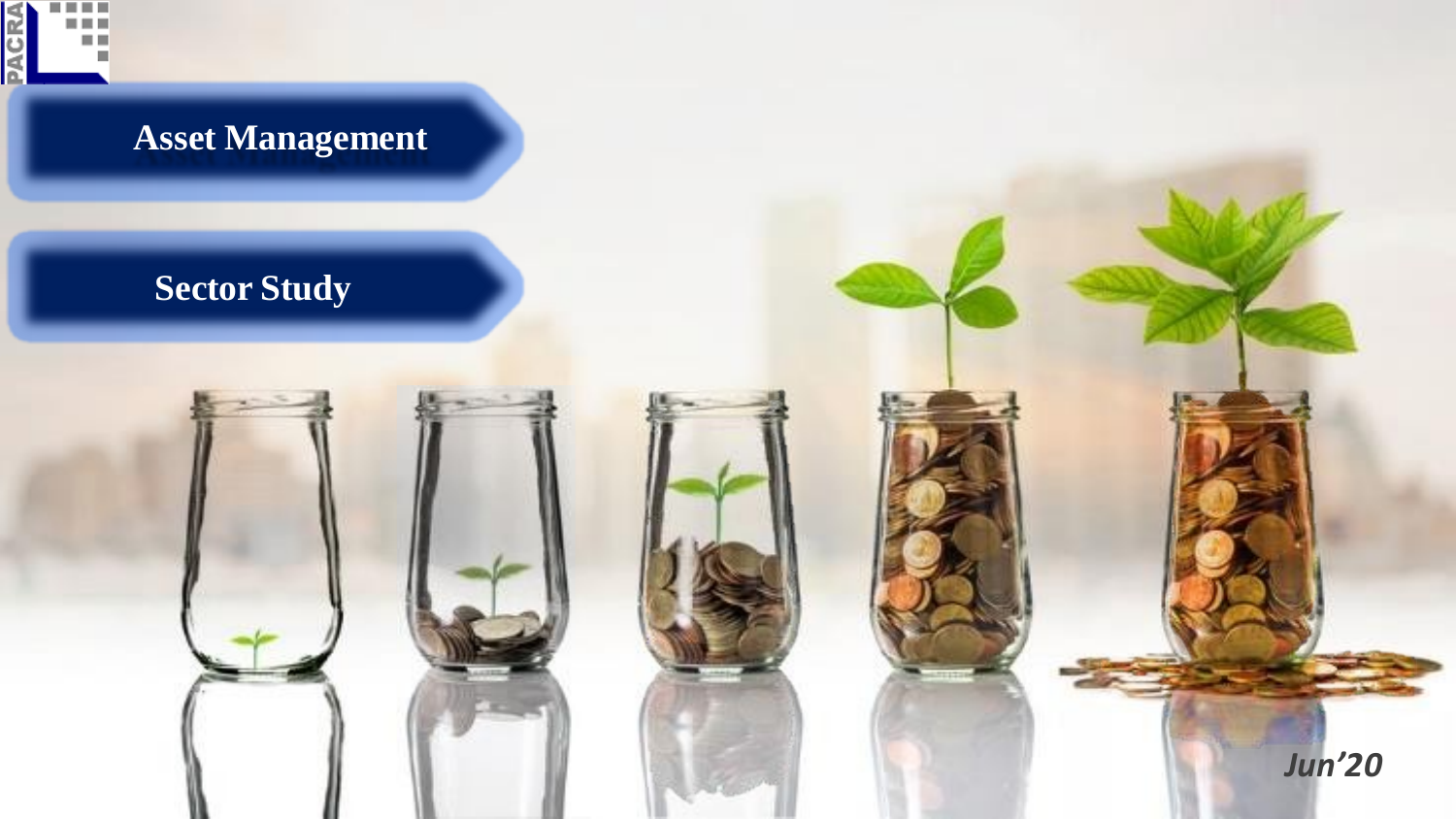

## **Table of Contents**

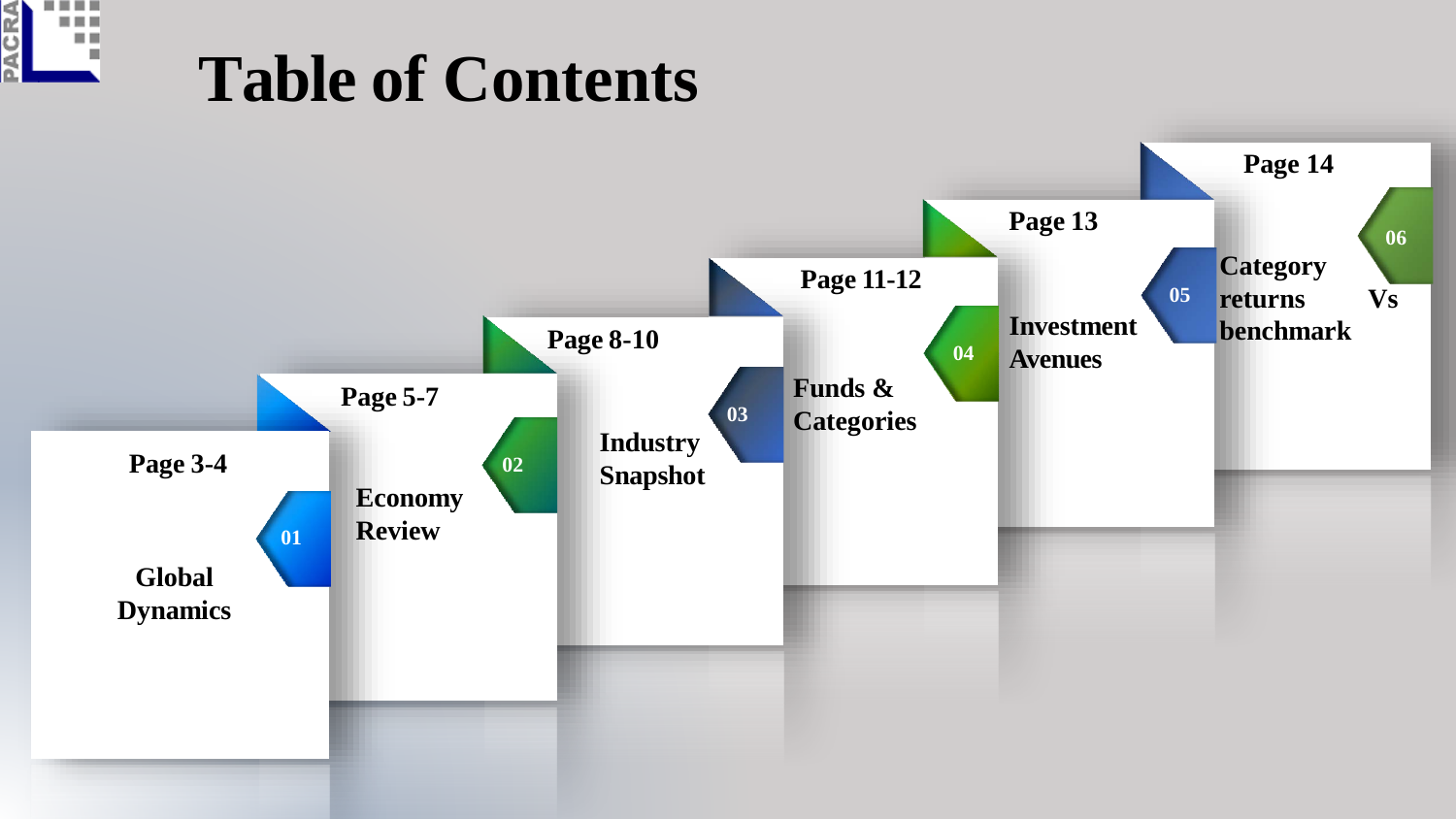

## **Global AUM | Open End**

| USD bln (Excl.FoF) | 2014   | 2015   | 2016   | 2017   | 2018   | 2019   |
|--------------------|--------|--------|--------|--------|--------|--------|
| Americas           | 20,077 | 19,533 | 21,093 | 24,898 | 23,640 | 28,641 |
| Europe             | 13,804 | 13,731 | 14,117 | 17,722 | 16,478 | 18,808 |
| Asia and Pacific   | 4,114  | 4,770  | 5,008  | 6,498  | 6,426  | 7,256  |
| Africa             | 146    | 122    | 146    | 182    | 155    | 177    |
| World              | 38,142 | 38,156 | 40,364 | 49,300 | 46,699 | 54,882 |

### **Global AUMs | %age of GDP**

|                |                 |               | <b>Australia</b> | <b>Japan</b>            | <b>China</b> | <b>Korea</b> | <b>India</b> | <b>Philippines</b> | <b>Pakistan</b> | <b>Total</b> |  |
|----------------|-----------------|---------------|------------------|-------------------------|--------------|--------------|--------------|--------------------|-----------------|--------------|--|
| <b>USD bln</b> | <b>Americas</b> | <b>Europe</b> |                  | <b>Asia and Pacific</b> |              |              |              |                    |                 |              |  |
| <b>AUMs</b>    | 28,641          | 18,808        | 2,201            | 2,064                   | 1,891        | 538          | 346          | 6                  | $\overline{4}$  | 54,882       |  |
| $GDP$ (Dec'19) | 26,991          | 20,926        | 1,450            | 5,110                   | 14,200       | 1,690        | 2,800        | 356                | 320             | 86,599       |  |
| % GDP          | 106%            | 90%           | 144%             | 39%                     | 13%          | 30%          | 11%          | 1%                 | 1%              | 63%          |  |

• *All amounts are rounded to nearest dollars and percentage.*

• *The table AUMs as percentage of GDP is showing the major countries.*

*Source*: *[https://www.statista.com](https://www.statista.com/)*

*[https://www.iifa.ca](https://www.iifa.ca/) [https://www.tradingeconomics.com](http://www.tradingeconomics.com/)*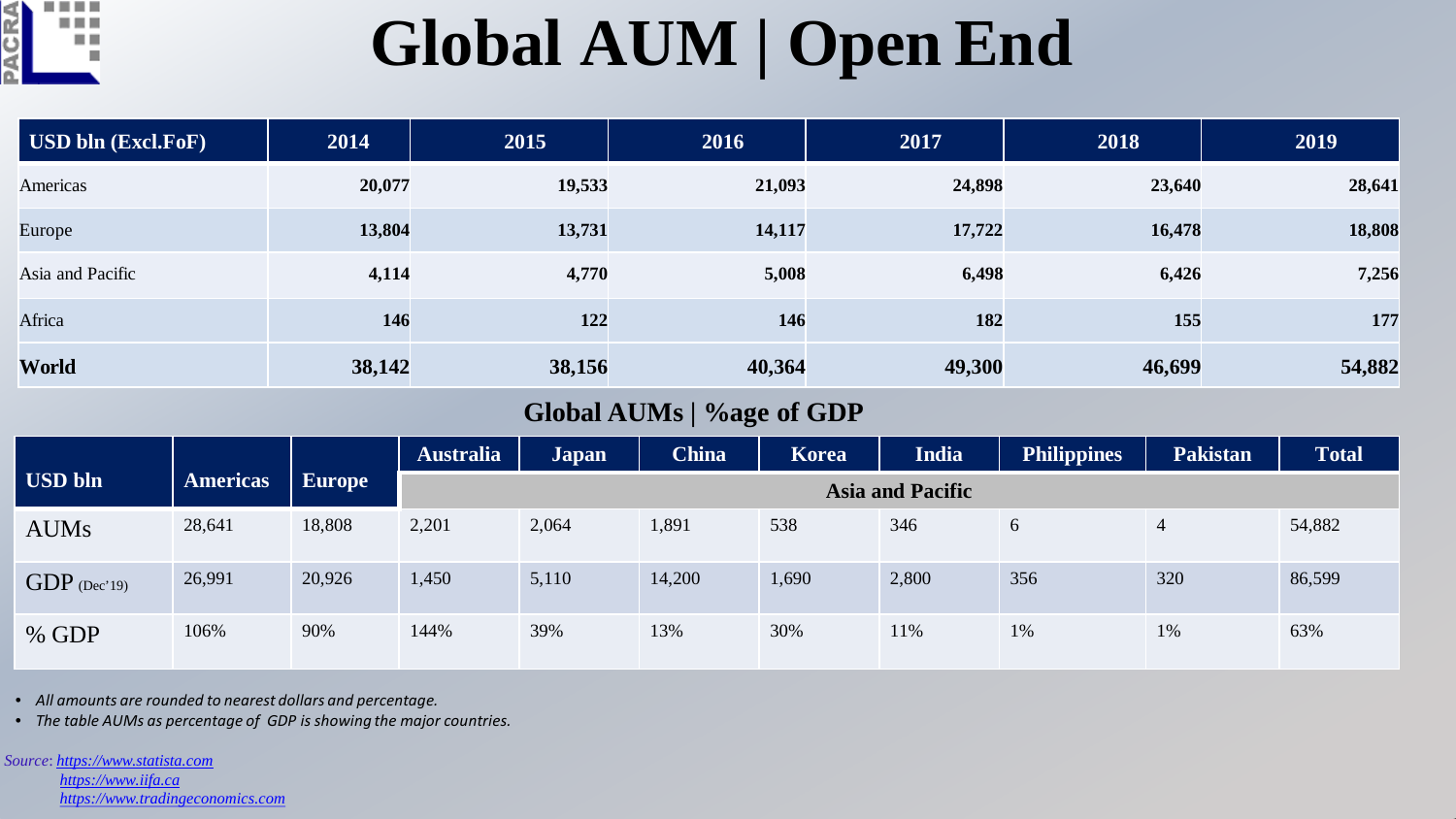

## **Global AUM | Categories**

| <b>USD</b> bln      | 2014   | 2015   | 2016   | 2017   | 2018   | 2019   |
|---------------------|--------|--------|--------|--------|--------|--------|
| Equity              | 16,054 | 16,187 | 17,113 | 21,826 | 19,922 | 24,512 |
| Bond                | 8,205  | 8,111  | 8,941  | 10,370 | 10,136 | 11,796 |
| <b>Balanced</b>     | 4,971  | 5,162  | 5,323  | 6,414  | 5,844  | 6,844  |
| <b>Money Market</b> | 4,639  | 5,072  | 5,030  | 5,900  | 6,076  | 6,937  |
| Other               | 2,688  | 3,017  | 3,295  | 3,978  | 3,861  | 3,611  |
| <b>Real Estate</b>  | 336    | 532    | 596    | 747    | 805    | 1,132  |
| Guaranteed          | 118    | 74     | 67     | 67     | 55     | 50     |
| <b>Total</b>        | 38,142 | 38,156 | 40,364 | 49,300 | 46,699 | 54,882 |

| <b>USD bln</b>      | 2014 | 2015 | 2016 | 2017 | 2018 | 2019 |
|---------------------|------|------|------|------|------|------|
| Equity              | 43%  | 42%  | 43%  | 44%  | 43%  | 45%  |
| <b>Bond</b>         | 22%  | 21%  | 22%  | 21%  | 22%  | 21%  |
| <b>Balanced</b>     | 13%  | 14%  | 13%  | 13%  | 13%  | 12%  |
| <b>Money Market</b> | 13%  | 13%  | 13%  | 12%  | 13%  | 13%  |
| Other               | 7%   | 8%   | 8%   | 8%   | 8%   | 7%   |
| <b>Real Estate</b>  | 1%   | 1%   | 1%   | 2%   | 2%   | 2%   |
| Guaranteed          | 0%   | 0%   | 0%   | 0%   | 0%   | 0%   |
| <b>Total</b>        | 100% | 100% | 100% | 100% | 100% | 100% |

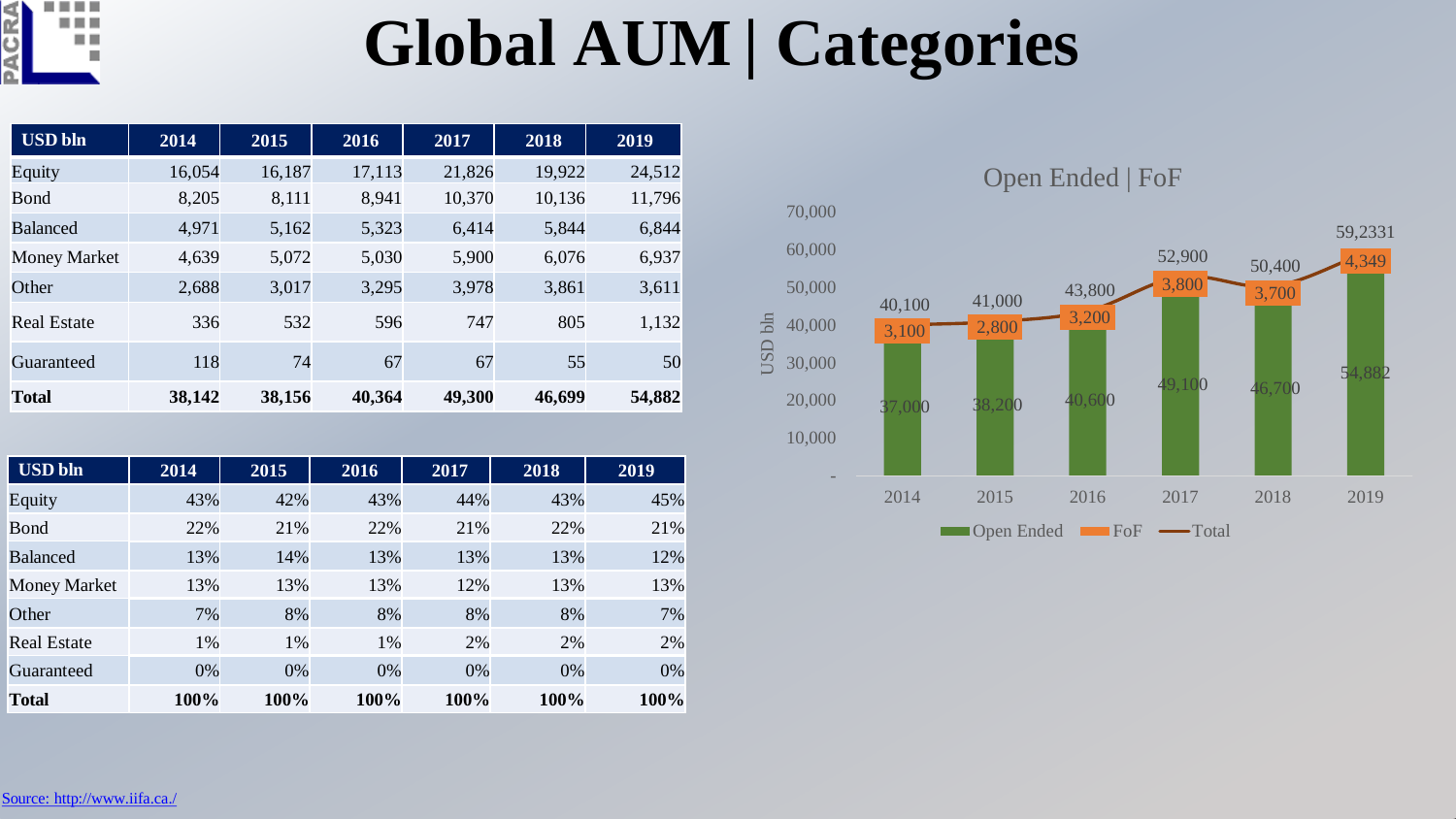

### **Pakistan | Capital Market Review**

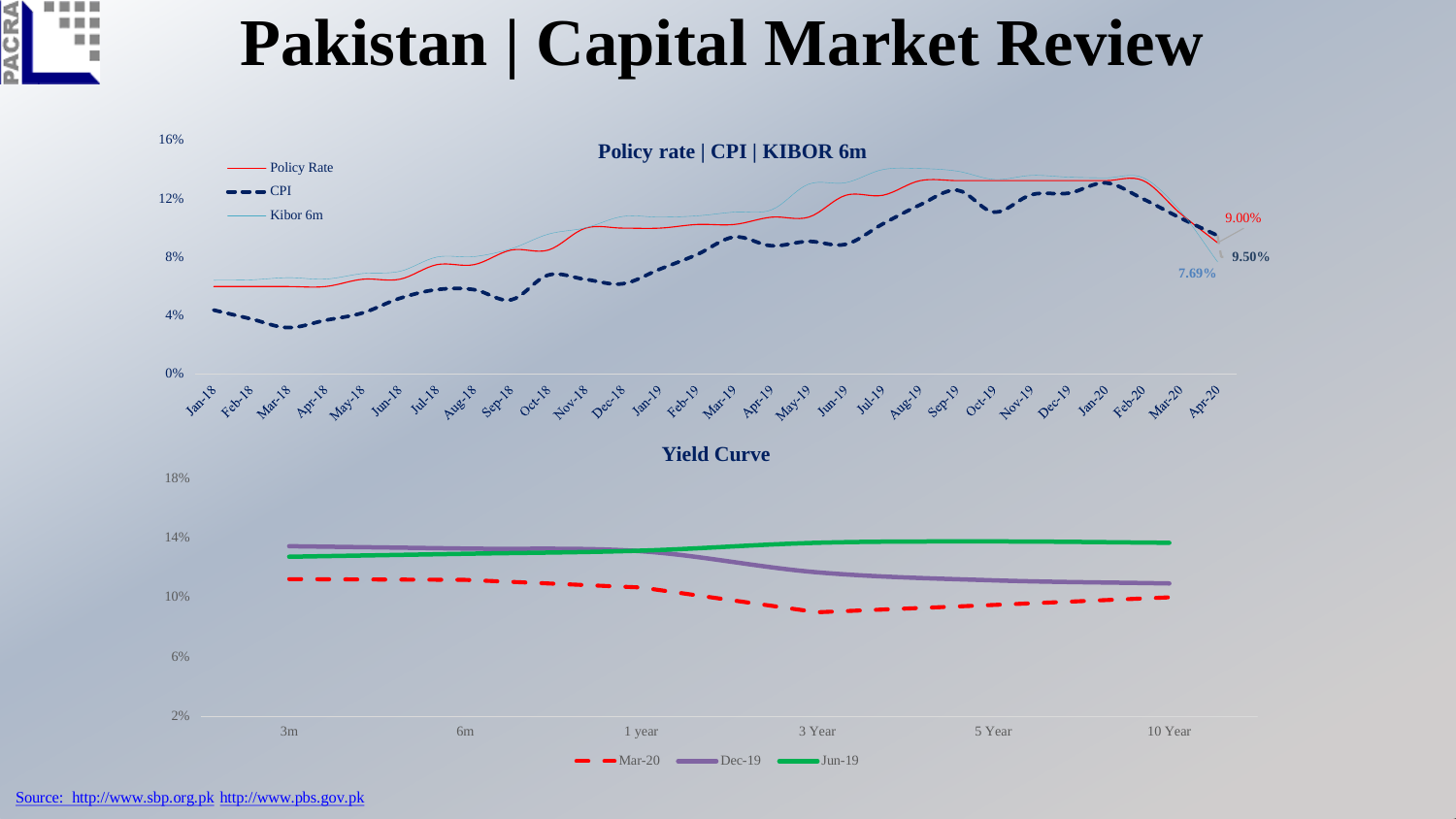

### **KSE-100 Performance**

### **KSE 100 Index | FY-20 to date**

| <b>Average</b>       | Mav'20 | Apr'20 | <b>Mar'20</b> | <b>Feb'20</b> | <b>Jan'20</b> | Dec'19 | <b>Nov'19</b> | <b>Oct'19</b> | Sep'19 | <b>Aug'19</b> | Jul'19 | FY-20 to date | <b>FY-19</b> |
|----------------------|--------|--------|---------------|---------------|---------------|--------|---------------|---------------|--------|---------------|--------|---------------|--------------|
| <b>Monthly Index</b> | 33,735 | 31,927 | 33,590        | 39,820        | 42,413        | 40,718 | 37,149        | 33,593        | 31,293 | 30,537        | 33,140 | 35,265        | 39,062       |
| <b>Monthly Vol</b>   | 133    | 161    | 179           | 114           | 168           | 194    | 186           | 125           | 90     | 86            |        | 136           | 96           |
| Monthly Return       | $-1\%$ | 16%    | $-26%$        | $-6%$         | $1\%$         | 4%     | 14%           | 6%            | 8%     | $-7%$         | $-6%$  | $-1\%$        | $-19%$       |

*PKR In mln*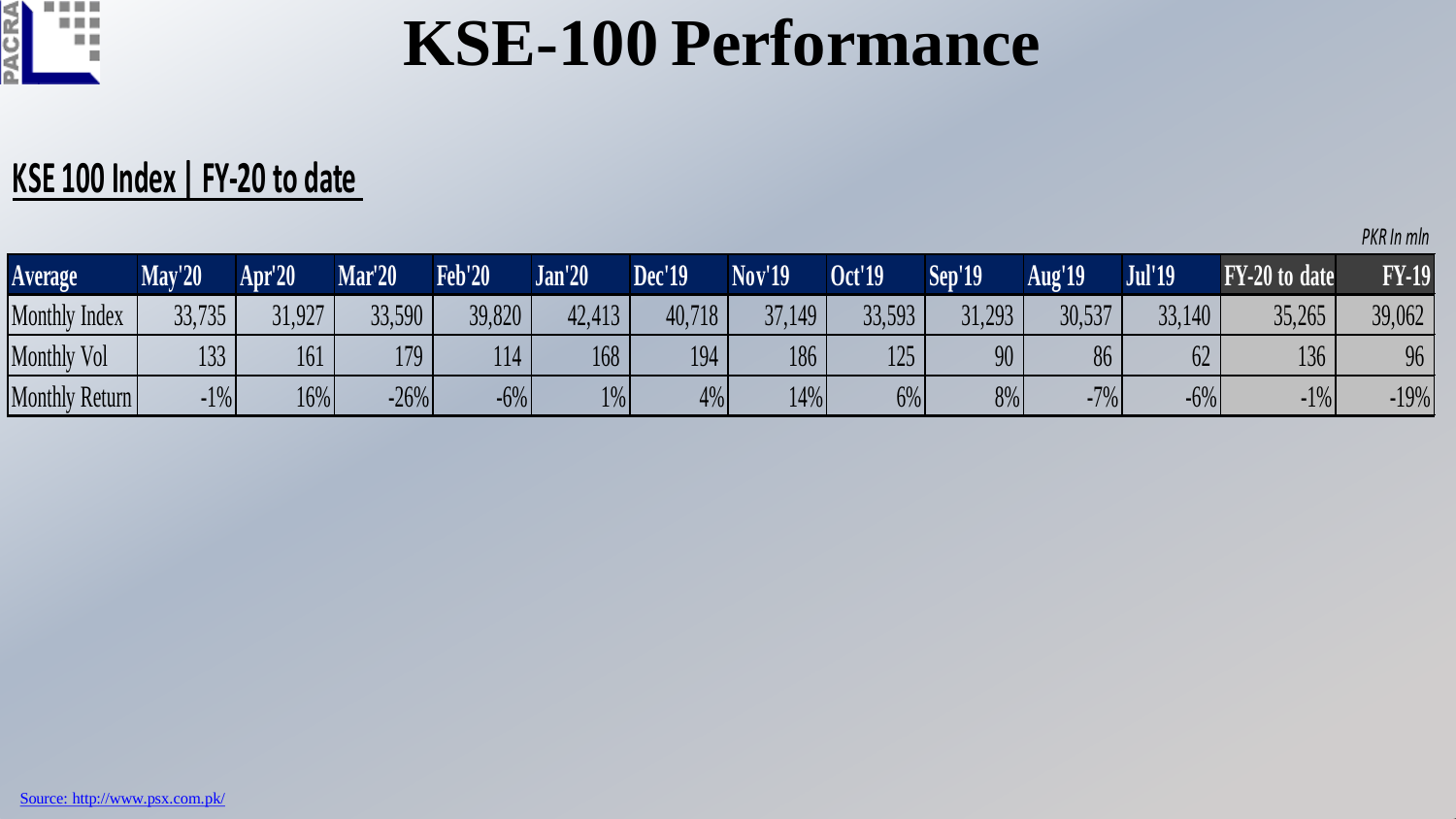

### **KSE-100 Returns**

|                          | $1$ -Year (CY19) | $3$ -Years $(CY)$ |             | $5$ -Years $(CY)$ |             |  |             |             |
|--------------------------|------------------|-------------------|-------------|-------------------|-------------|--|-------------|-------------|
|                          | 12%              |                   | 16%         |                   | 44%         |  |             |             |
| <b>2HFY20 To</b><br>date | <b>1HFY20</b>    | <b>FY19</b>       | <b>FY18</b> | <b>FY17</b>       | <b>FY16</b> |  | <b>FY15</b> |             |
| $-19%$                   | 19%              | $-19%$            | $-10\%$     | 23%               | 8%          |  | 16%         |             |
| <b>CY19</b>              | <b>CY18</b>      | <b>CY17</b>       | <b>CY16</b> |                   | <b>CY15</b> |  | <b>CY14</b> | <b>CY13</b> |
| 12%                      | $-8%$            | $-15%$            | 46%         |                   | 2%          |  | 26%         | 49%         |

| $\text{Mav}^220$ | $Apr^220$ | Mar'20 | <b>Feb'20</b> | <b>Jan'20</b> | <b>Dec'19</b> | <b>Nov'19</b> | <b>Oct'19</b> | Sep'19 | <b>Aug'19</b> | <b>Jul'19</b> |
|------------------|-----------|--------|---------------|---------------|---------------|---------------|---------------|--------|---------------|---------------|
| $-1\%$           | 16%       | $-26%$ | $-6%$         | 1%            | 4%            | 14%           | 7%            | 8%     | $-7%$         | $-6.62%$      |

### **KSE-100 Average Traded Volumes**

| <b>1HCY20</b> | <b>CY19</b> | <b>CY18</b> | <b>CY17</b> | <b>CY16</b> |
|---------------|-------------|-------------|-------------|-------------|
| 153 million   | 107 million | 96 million  | 102 million | 130 million |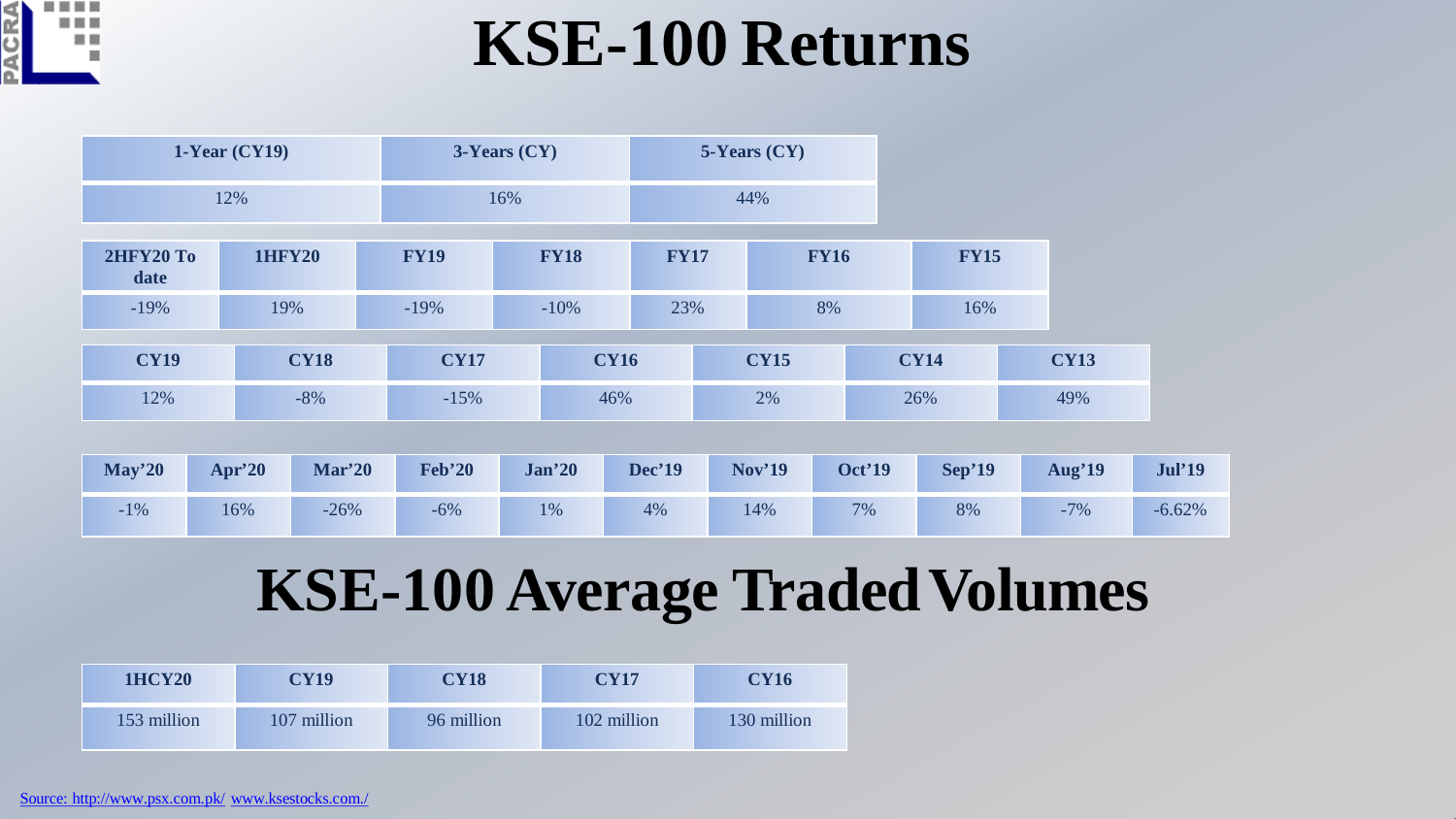

### **AUMs | Pakistan**

| <b>PKR</b> bln           | Jun-15 $\vert$              | $J$ un-16 | <b>Jun-17</b> | <b>Jun-18</b> | $Jun-19$ | $Dec-19$ | Apr-20         |
|--------------------------|-----------------------------|-----------|---------------|---------------|----------|----------|----------------|
| <b>Open-end</b>          | 401                         | 449       | 580           | 580           | 514      | 651      | 736            |
| <b>Voluntary Pension</b> | 13                          | 19        | 25            | 26            | 26       | 30       | 30             |
| <b>Close-end</b>         | $\overline{2}$              | 2         | 2             | 2             |          | $\theta$ | $\overline{0}$ |
| <b>Total</b>             | 416                         | 470       | 607           | 608           | 540      | 681      | 766            |
| Growth $(\% )$           | $\overline{\boldsymbol{4}}$ | 13        | 29            | 0.2           | (11)     | 26       | 12             |





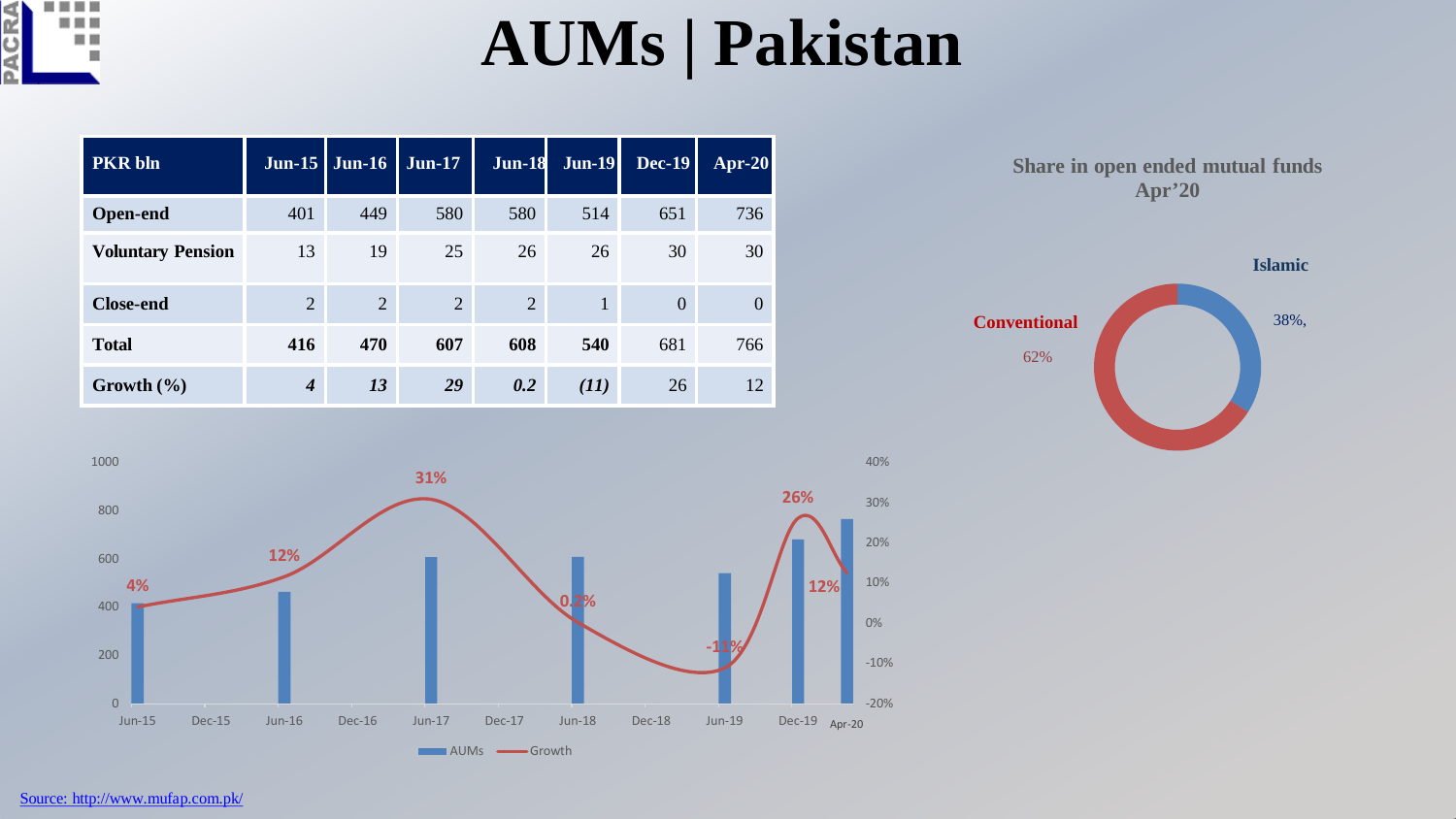

### **Market Share**

| <b>AMC</b>                                     | <b>Ratings</b>  | <b>Market</b><br><b>Share</b> | <b>AUMS (PKR in bln)</b> |        |        |         |  |
|------------------------------------------------|-----------------|-------------------------------|--------------------------|--------|--------|---------|--|
|                                                |                 |                               | Apr'20                   | Dec'19 | Jun'19 | Dec' 18 |  |
| NBP Fullerton Asset Management Limited         | AM1             | 19.0%                         | 145.8                    | 111.8  | 89.8   | 89.1    |  |
| Al-Meezan Investment Management Limited        | AM1             | 17.8%                         | 136.3                    | 123.1  | 91.3   | 88.0    |  |
| <b>UBL Fund Managers Limited</b>               | AM1             | 9.0%                          | 68.9                     | 62.7   | 52.3   | 62.3    |  |
| National Investment Trust Limited              | $AM2++$         | 8.8%                          | 67.6                     | 75.0   | 67.4   | 75.9    |  |
| MCB-Arif Habib Savings and Investments Limited | $AM2++$         | 8.3%                          | 63.6                     | 58.1   | 44.3   | 47.1    |  |
| ABL Asset Management Limited                   | $AM2++$         | 7.7%                          | 59.1                     | 53.1   | 37.5   | 39.4    |  |
| HBL Asset Management Limited                   | $AM2+$          | 7.7%                          | 58.8                     | 46.8   | 42.7   | 51.8    |  |
| Alfalah GHP Investment Management Limited      | $AM2+$          | 5.4%                          | 41.3                     | 41.9   | 31.6   | 31.4    |  |
| Atlas Asset Management Limited                 | $AM2+$          | 4.7%                          | 35.8                     | 30.8   | 25.7   | 29.0    |  |
| Lakson Investments Limited                     | $AM2+$          | 2.8%                          | 21.7                     | 20.5   | 15.6   | 19.5    |  |
| JS Investment Limited                          | AM <sub>2</sub> | 2.4%                          | 18.3                     | 20.9   | 19.1   | 18.5    |  |
| Faysal Asset Management Limited                | AM <sub>2</sub> | 3.3%                          | 25.0                     | 15.7   | 8.4    | 9.3     |  |
| AKD Investment Management Limited              | $AM3++$         | 0.6%                          | 4.6                      | 5.4    | 4.4    | 5.0     |  |
| Pak Oman Asset Management                      | $AM3+$          | 0.5%                          | 3.9                      | 4.3    | 3.3    | 5.1     |  |
| Habib Asset Management Limited                 | $AM3+$          | 0.7%                          | 11.1                     | 6.9    | 3.3    | 3.8     |  |
| AWT Investment Management Limited              | $AM3+$          | 0.4%                          | 2.8                      | 2.7    | 1.8    | 1.7     |  |
| 786 Investments Limited                        | AM3             | 0.1%                          | 0.6                      | 0.5    | 0.6    | 0.7     |  |
| <b>BMA Asset Management Company Limited</b>    | $AM4++$         | 0.04%                         | 0.3                      | 0.2    | 0.3    | 1.3     |  |
| First Capital Investments Limited              | $AM4++$         | 0.01%                         | 0.1                      | 0.1    | 0.1    | 0.1     |  |
| <b>Total Industry AUMs</b>                     |                 | 100%                          | 766.0                    | 681.2  | 539.9  | 579.3   |  |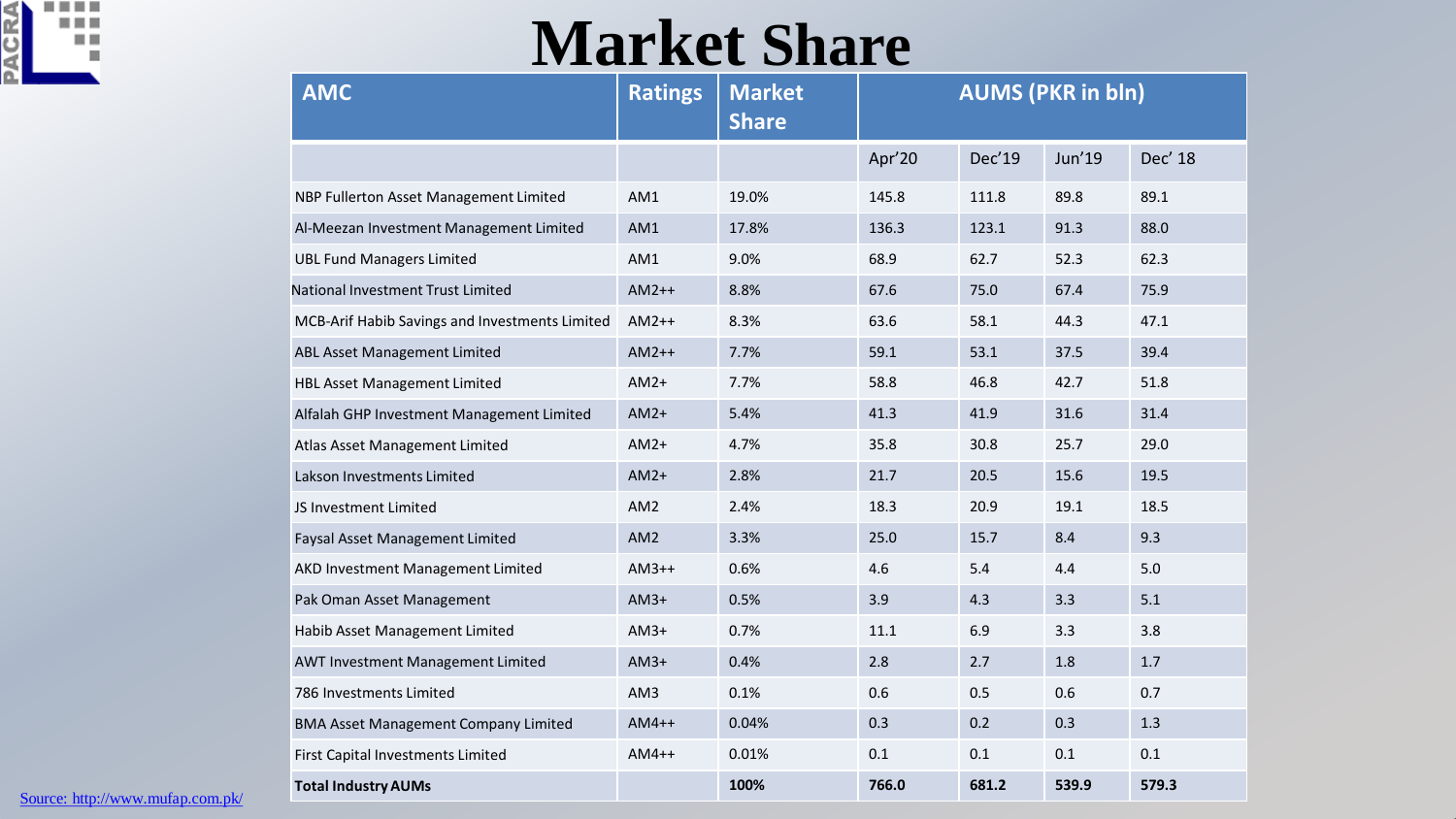

### **Rating Curve**

#### **RATING CURVE | Asset Management Companies**

| AM1     | NBP Fund<br>Management Ltd.                      | Al-Meezan Investment<br>Management Ltd.                                                |                                       |                            |
|---------|--------------------------------------------------|----------------------------------------------------------------------------------------|---------------------------------------|----------------------------|
| $AM2++$ | <b>National Investment</b><br>Trust Ltd.         | <b>MCB-Arif Habib Savings</b><br>and Investments Ltd.                                  |                                       |                            |
| $AM2+$  | <b>Alfalah GHP Investment</b><br>Management Ltd. |                                                                                        | <b>Atlas Asset</b><br>Management Ltd. | Lakson<br>Investments Ltd. |
| AM2     |                                                  |                                                                                        |                                       |                            |
| $AM3++$ |                                                  | <b>AKD</b> Investment<br>Management Ltd.                                               |                                       |                            |
| $AM3+$  | Pak Oman Asset<br>Management                     | <b>Habib Asset</b><br>Management Ltd.                                                  |                                       |                            |
| AM3     |                                                  | 786 Investments<br>Limited                                                             |                                       |                            |
| $AM4++$ |                                                  | <b>BMA</b> Asset Management<br><b>First Capital</b><br>Company Ltd.<br>Investments Ltd |                                       |                            |
| $AM4+$  |                                                  |                                                                                        |                                       |                            |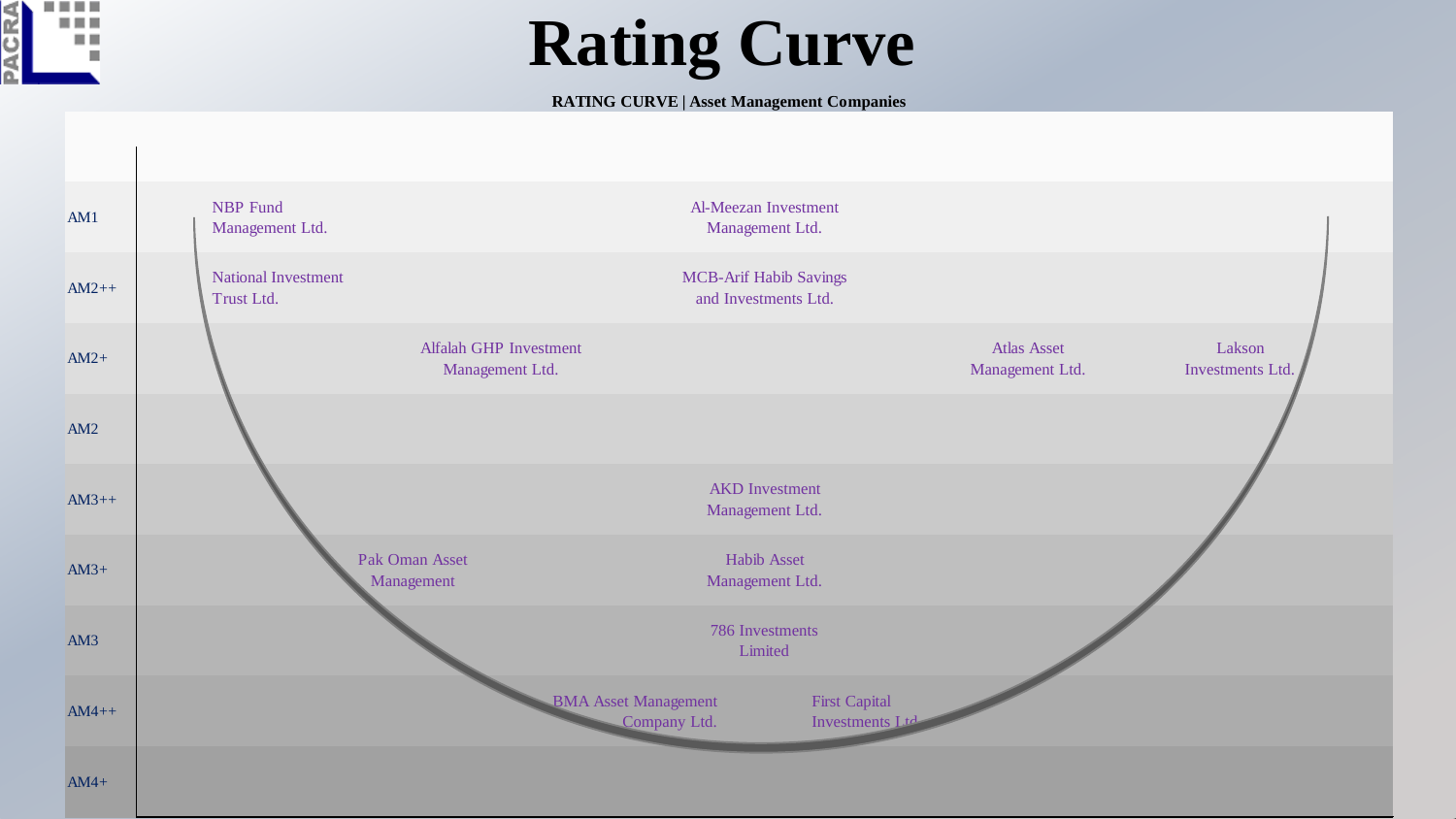

## **Funds**

31

Income Equity

ic theome water Pens

Hamilton Asset Alexander Capital

Allocation Estates Every Dedicated Early President

Yellow Asset Allows

Retignation

Halance Money Mar

| <b>Category</b>                           | Jun-<br>17     | Dec-<br>17     | Jun-<br>18     | Dec-<br>18     | Jun-<br>19     | Dec-<br>19     | Apr-<br>20 |
|-------------------------------------------|----------------|----------------|----------------|----------------|----------------|----------------|------------|
| <b>Equity</b>                             | 23             | 21             | 23             | 27             | 27             | 27             | 27         |
| <b>Asset Allocation</b>                   | 11             | 12             | 12             | 13             | 13             | 14             | 15         |
| <b>Balanced</b>                           | 5              | 5              | 5              | 5              | 5              | 5              | 5          |
| <b>Islamic Equity</b>                     | 16             | 16             | 17             | 17             | 17             | 18             | 18         |
| <b>Islamic Asset</b><br><b>Allocation</b> | 10             | 11             | 12             | 13             | 13             | 11             | 11         |
| <b>Income</b>                             | 29             | 29             | 30             | 30             | 31             | 30             | 31         |
| <b>Islamic Income</b>                     | 18             | 18             | 20             | 21             | 21             | 21             | 21         |
| <b>Aggressive Fixed</b><br><b>Income</b>  | $\overline{7}$ | $\overline{7}$ | $\overline{7}$ | $\overline{7}$ | $\overline{7}$ | $\overline{7}$ | 7          |
| <b>Money Market</b>                       | 22             | 22             | 20             | 20             | 20             | 21             | 21         |
| <b>Islamic Money</b><br><b>Market</b>     | $\overline{3}$ | 3              | $\overline{4}$ | 5              | 5              | $\overline{7}$ | 8          |
| <b>Others</b>                             | 41             | 45             | 58             | 67             | 74             | 77             | 82         |
| <b>Total</b>                              | 185            | 189            | 209            | 225            | 233            | 238            | 243        |



Islandic Assessment Reliability of the Medicine Processing Contraction of the Medicine Processing

Close onb Others

Capital Proceed of Funds

anced Market Care of

telamic Money Martin Proces

Protected According Charles

ime value tradeer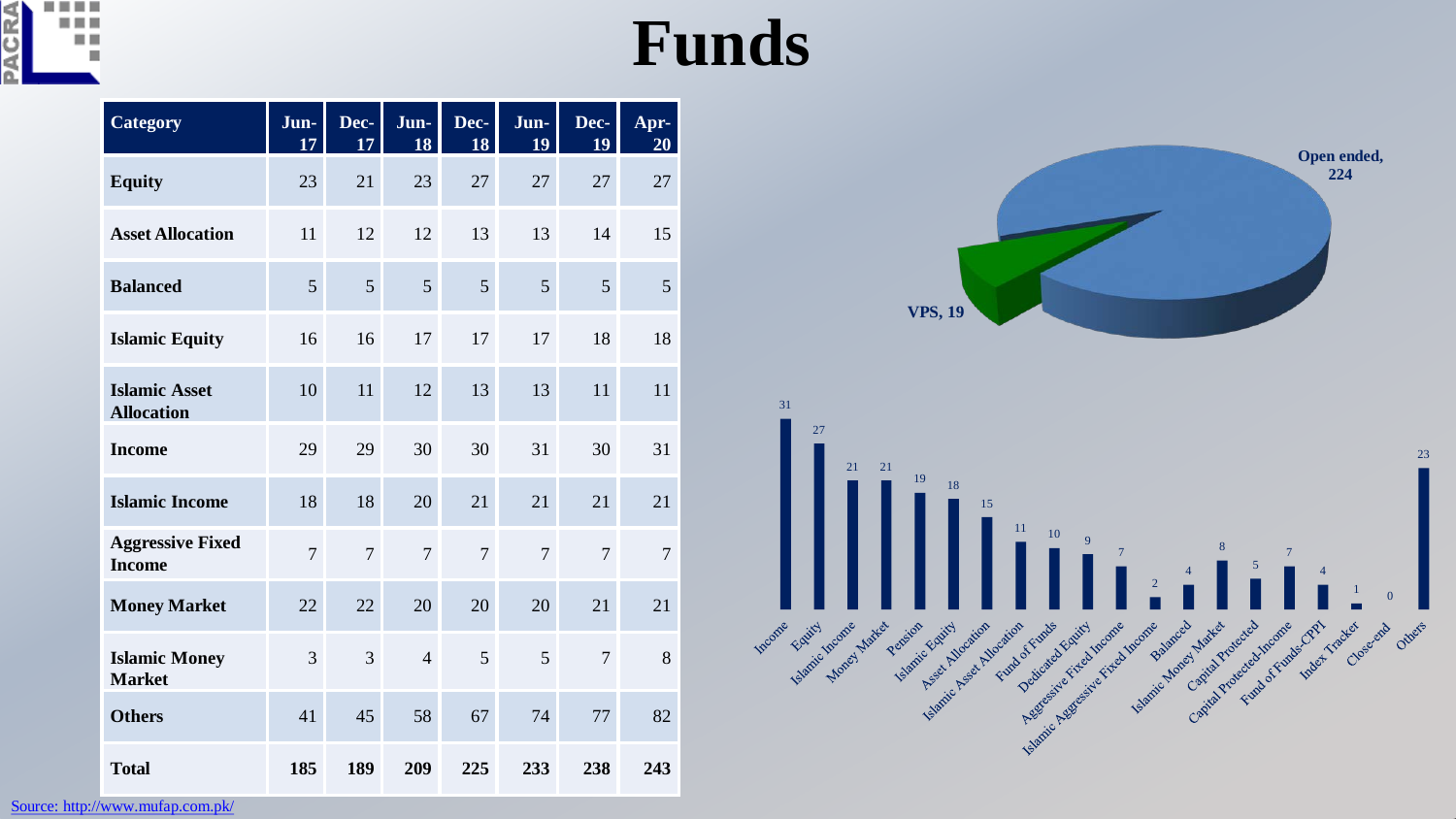

## **Fund Category AUMs**

| <b>Category</b>                                    | <b>Jun-17</b> | <b>Dec-17</b> | <b>Jun-18</b> | <b>Dec-18</b> | <b>Jun-19</b> | <b>Dec-19</b> | Apr-20 |
|----------------------------------------------------|---------------|---------------|---------------|---------------|---------------|---------------|--------|
| <b>Equity</b>                                      | 27%           | 24%           | 23%           | 23%           | 22%           | 19%           | 15%    |
| <b>Asset Allocation</b>                            | 3%            | 2%            | 2%            | 2%            | 2%            | 1%            | 1%     |
| <b>Balanced</b>                                    | 1%            | 1%            | 1%            | 1%            | 1%            | 0.5%          | 0.9%   |
| <b>Income</b>                                      | 12%           | 12%           | 10%           | 8%            | 9%            | 10%           | 11%    |
| <b>Money Market</b>                                | 12%           | 17%           | 21%           | 25%           | 25%           | 26%           | 31%    |
| <b>Aggressive</b><br><b>Fixed</b><br><b>Income</b> | 2%            | 2%            | 1%            | 1%            | 1%            | 1%            | 1%     |
| <b>Islamic Equity</b>                              | 16%           | 13%           | 13%           | 11%           | 10%           | 9%            | 7%     |
| <b>Islamic Asset</b><br><b>Allocation</b>          | 5%            | 5%            | 5%            | 4%            | 4%            | 2%            | 2%     |
| <b>Islamic Income</b>                              | 5%            | 6%            | 5%            | 5%            | 6%            | 11%           | 14%    |
| <b>Islamic Money</b><br><b>Market</b>              | $1\%$         | 2%            | 2%            | 2%            | 5%            | 7%            | 11%    |
| <b>Others</b>                                      | 16%           | 16%           | 17%           | 17%           | 16%           | 14%           | 6%     |
| <b>Total</b>                                       | 100%          | 100%          | 100%          | 100%          | 100%          | 100%          | 100%   |



*\* Others includes fund of funds, capital protected, Index tracker and pension funds* [Source: http://www.mufap.com.pk/](http://www.mufap.com.pk/)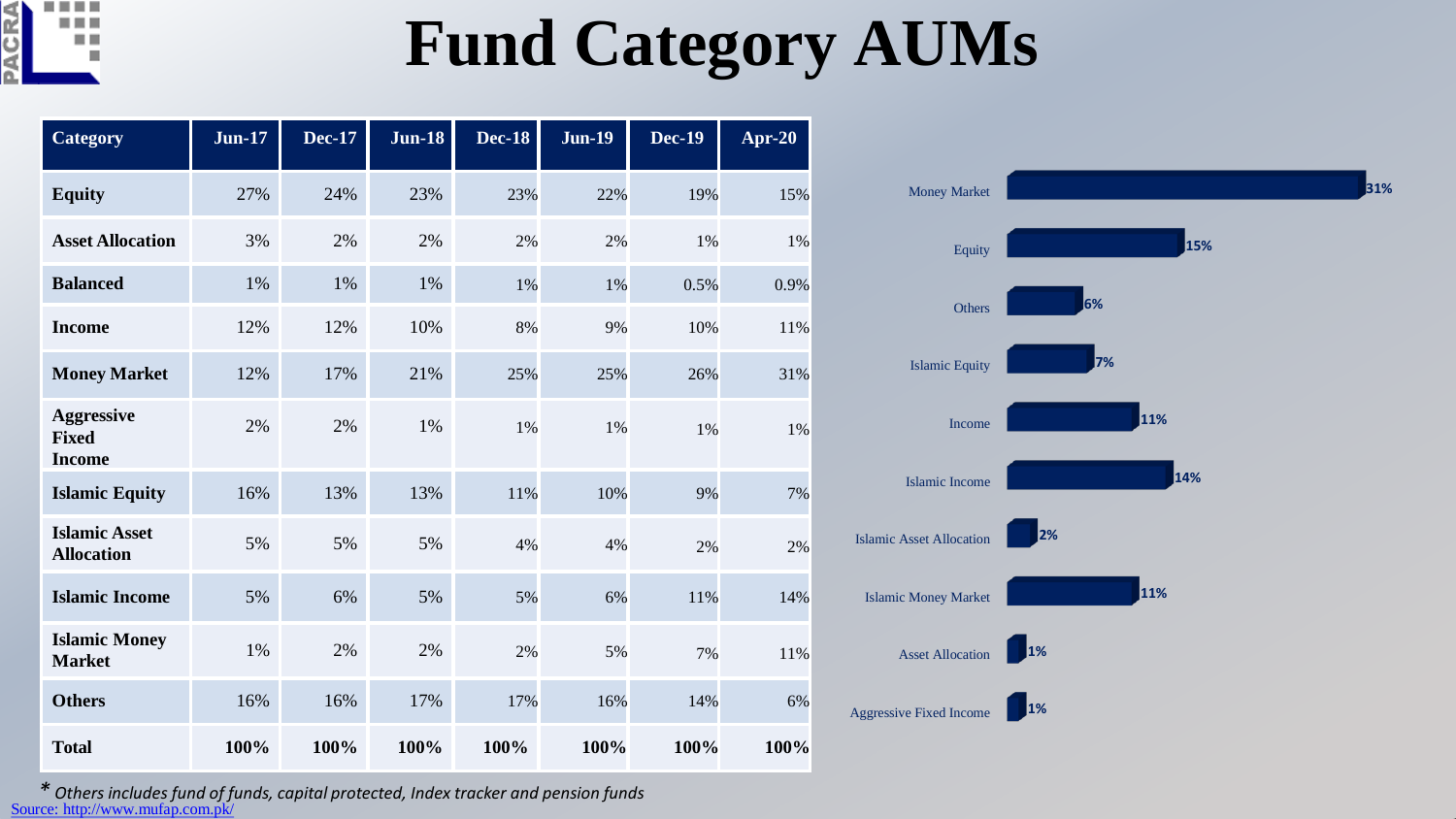#### a a s **Net Movement | Income and Money Market** 明



**Money Market**

CRA



-3%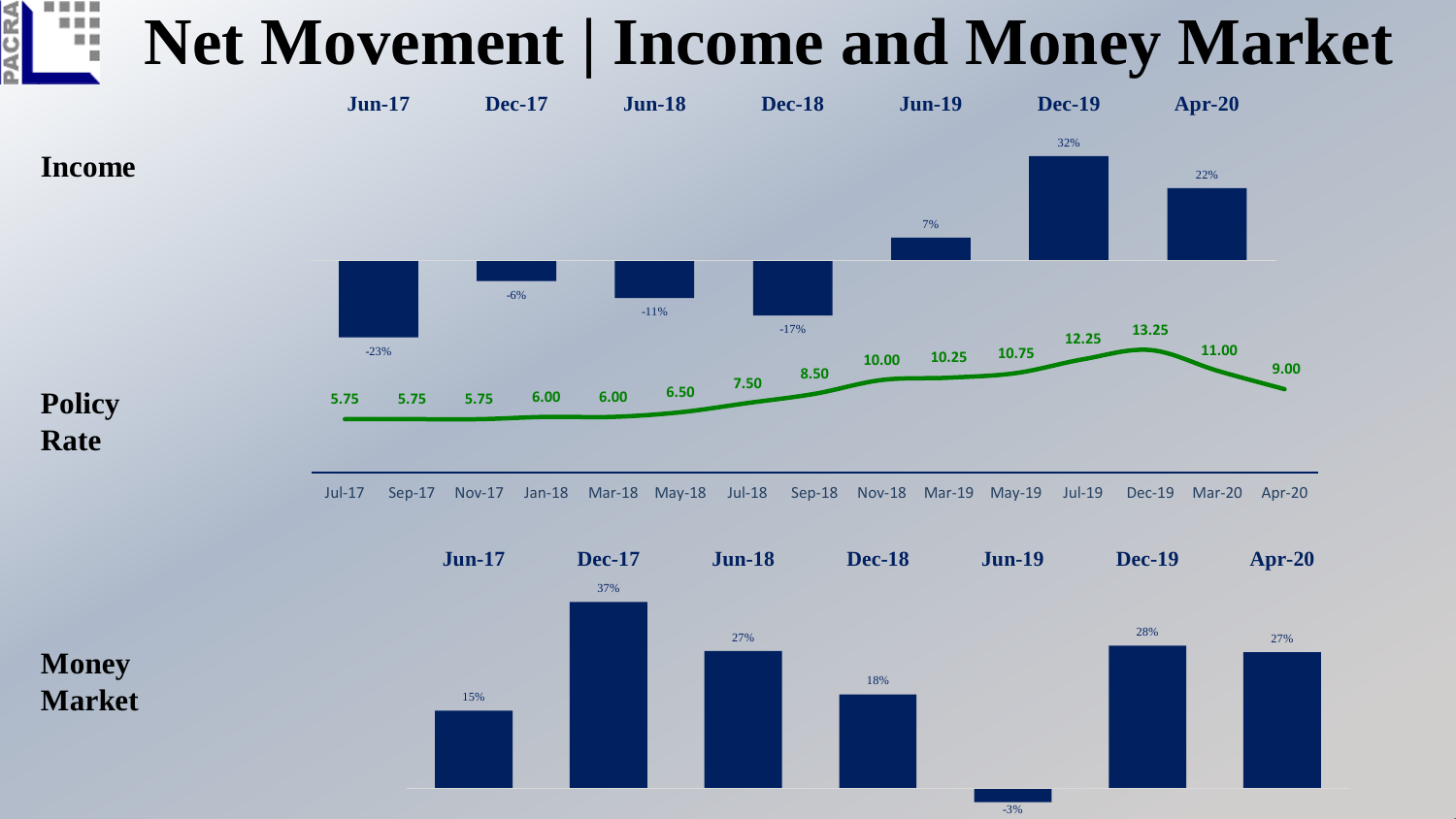

## **Category Returns Vs Benchmark**

|                                                  | Avg. Return   |                  |  |
|--------------------------------------------------|---------------|------------------|--|
| <b>Category</b>                                  | <b>Actual</b> | <b>Benchmark</b> |  |
| Income                                           | 14.8%         | 12.8%            |  |
| <b>Money Market</b>                              | 13.0%         | 12.2%            |  |
| <b>Aggressive Fixed Income</b>                   | 11.5%         | 8.9%             |  |
| <b>Asset Allocation</b>                          | 0.7%          | 7.1%             |  |
| <b>Balanced</b>                                  | $-0.3%$       | 7.1%             |  |
| <b>Index Tracker</b>                             | $-8.6%$       | $-7.3%$          |  |
| Equity                                           | $-9.2%$       | $-7.4%$          |  |
| <b>Shariah Compliant Income</b>                  | 11.2%         | 6.1%             |  |
| <b>Shariah Compliant Aggressive Fixed Income</b> | 10.6%         | 9.5%             |  |
| <b>Shariah Compliant Money Market</b>            | 9.7%          | 5.3%             |  |
| <b>Shariah Compliant Balanced</b>                | 2.8%          | 1.2%             |  |
| <b>Shariah Compliant Asset Allocation</b>        | 1.3%          | 4.9%             |  |
| <b>Shariah Compliant Index Tracker</b>           | $-6.9%$       | $-6.2%$          |  |
| <b>Shariah Compliant Equity</b>                  | $-9.0%$       | $-6.2%$          |  |

### *Income and Money Market*

*Amid rising interest rate environment during the rolling twelve month period, the income funds and money market categories performed well above the benchmark. The usual benchmark of the categories was 6-month KIBOR or average six/three month deposit rate of three A/AA rated banks.* 

### *Aggressive Fixed Income*

*This category is allowed to take exposure in high risk corporate debt instruments which provides better return in addition to PIBs. Most of the funds went for a mixture of PIBs, Bank Placements and Corporate debt instruments, resulting in higher return than benchmark.*

### *Shariah Compliant Income*

*This category outperformed its bench mark by investing in Islamic debt instruments and bank placements. Most of the funds placed significant portion of AUMs in sukuks for better return.*

### *Equity Funds*

*Remained under pressure due to volatility in capital markets and lower returns*